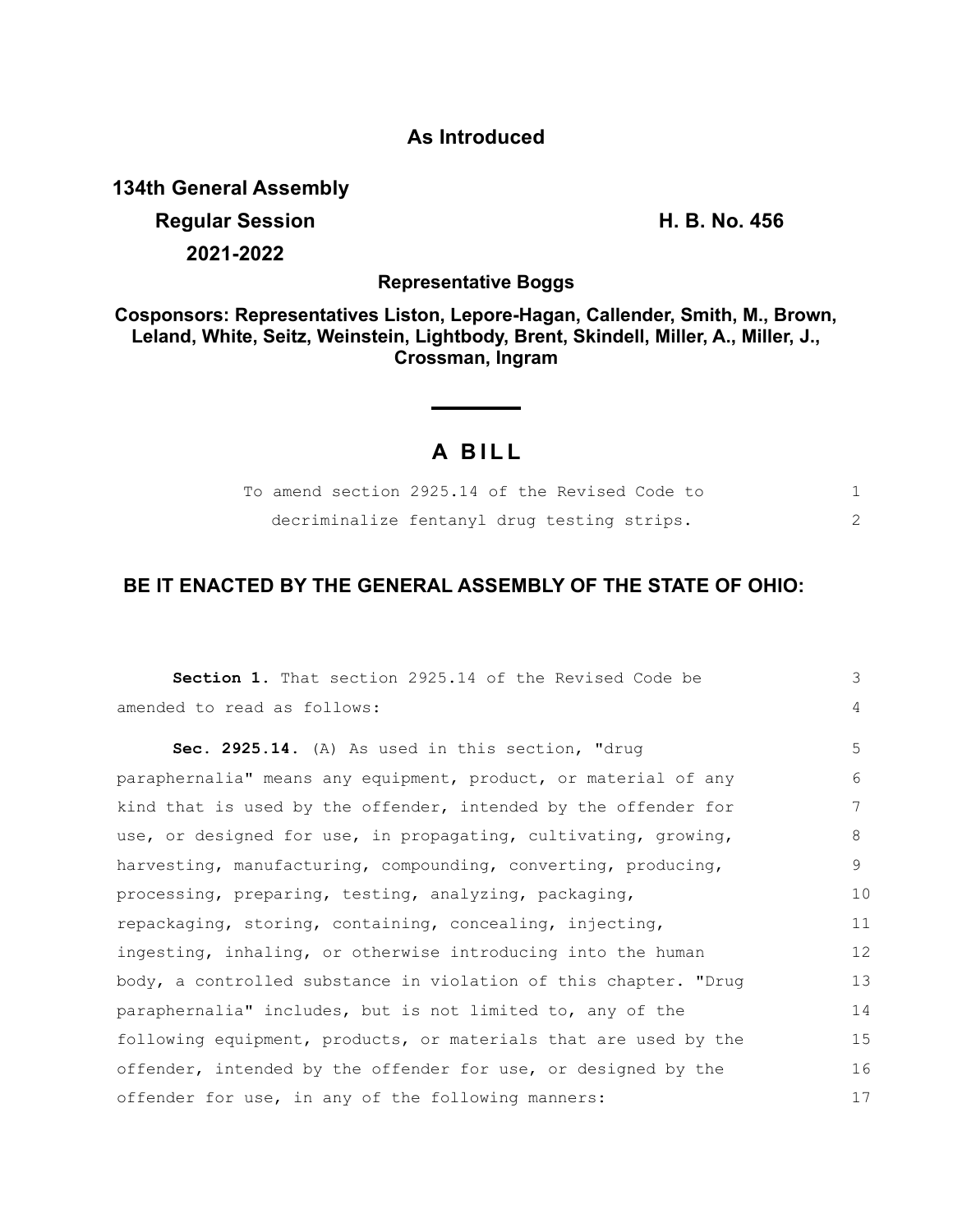#### **H. B. No. 456 Page 2 As Introduced**

| (1) A kit for propagating, cultivating, growing, or              | 18 |  |  |  |
|------------------------------------------------------------------|----|--|--|--|
| harvesting any species of a plant that is a controlled substance | 19 |  |  |  |
| or from which a controlled substance can be derived;             | 20 |  |  |  |
| (2) A kit for manufacturing, compounding, converting,            | 21 |  |  |  |
| producing, processing, or preparing a controlled substance;      | 22 |  |  |  |
| (3) Any object, instrument, or device for manufacturing,         | 23 |  |  |  |
| compounding, converting, producing, processing, or preparing     |    |  |  |  |
| methamphetamine;                                                 | 25 |  |  |  |
| (4) An isomerization device for increasing the potency of        | 26 |  |  |  |
| any species of a plant that is a controlled substance;           | 27 |  |  |  |
| (5) Testing equipment for identifying, or analyzing the          | 28 |  |  |  |
| strength, effectiveness, or purity of, a controlled substance    | 29 |  |  |  |
| except for those exempted in division (D) (3) of this section;   | 30 |  |  |  |
| (6) A scale or balance for weighing or measuring a               | 31 |  |  |  |
| controlled substance;                                            | 32 |  |  |  |
| (7) A diluent or adulterant, such as quinine                     | 33 |  |  |  |
| hydrochloride, mannitol, mannite, dextrose, or lactose, for      | 34 |  |  |  |
| cutting a controlled substance;                                  | 35 |  |  |  |
| (8) A separation gin or sifter for removing twigs and            | 36 |  |  |  |
| seeds from, or otherwise cleaning or refining, marihuana;        | 37 |  |  |  |
| (9) A blender, bowl, container, spoon, or mixing device          | 38 |  |  |  |
| for compounding a controlled substance;                          | 39 |  |  |  |
| (10) A capsule, balloon, envelope, or container for              | 40 |  |  |  |
| packaging small quantities of a controlled substance;            | 41 |  |  |  |
| (11) A container or device for storing or concealing a           | 42 |  |  |  |
| controlled substance;                                            | 43 |  |  |  |
| (12) A hypodermic syringe, needle, or instrument for             | 44 |  |  |  |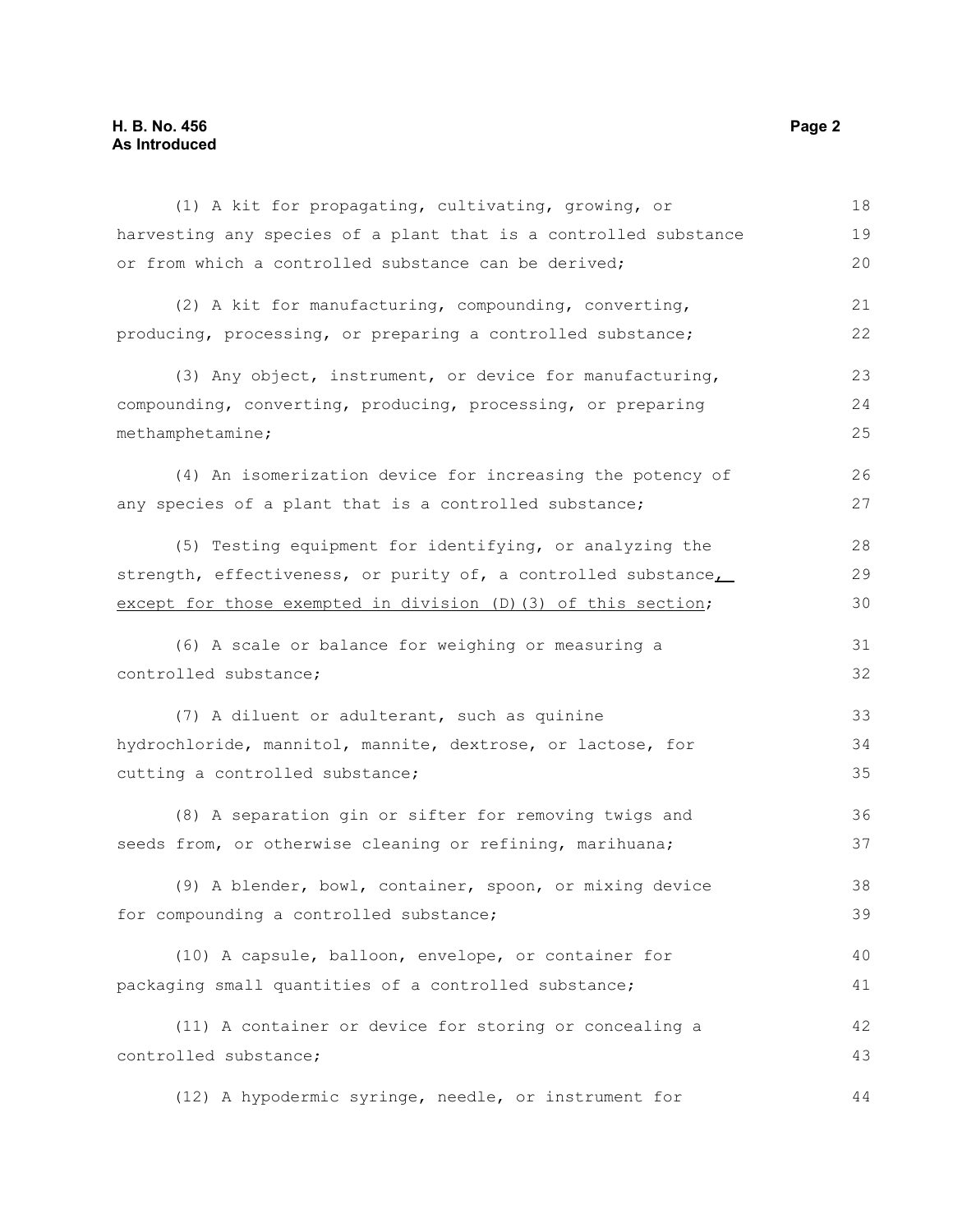parenterally injecting a controlled substance into the human body;

(13) An object, instrument, or device for ingesting, inhaling, or otherwise introducing into the human body, marihuana, cocaine, hashish, or hashish oil, such as a metal, wooden, acrylic, glass, stone, plastic, or ceramic pipe, with or without a screen, permanent screen, hashish head, or punctured metal bowl; water pipe; carburetion tube or device; smoking or carburetion mask; roach clip or similar object used to hold burning material, such as a marihuana cigarette, that has become too small or too short to be held in the hand; miniature cocaine spoon, or cocaine vial; chamber pipe; carburetor pipe; electric pipe; air driver pipe; chillum; bong; or ice pipe or chiller. 47 48 49 50 51 52 53 54 55 56 57

(B) In determining if any equipment, product, or material is drug paraphernalia, a court or law enforcement officer shall consider, in addition to other relevant factors, the following: 58 59 60

(1) Any statement by the owner, or by anyone in control, of the equipment, product, or material, concerning its use;

(2) The proximity in time or space of the equipment, product, or material, or of the act relating to the equipment, product, or material, to a violation of any provision of this chapter; 63 64 65 66

(3) The proximity of the equipment, product, or material to any controlled substance; 67 68

(4) The existence of any residue of a controlled substance on the equipment, product, or material;

(5) Direct or circumstantial evidence of the intent of the owner, or of anyone in control, of the equipment, product, or material, to deliver it to any person whom the owner or person 71 72 73

45 46

61 62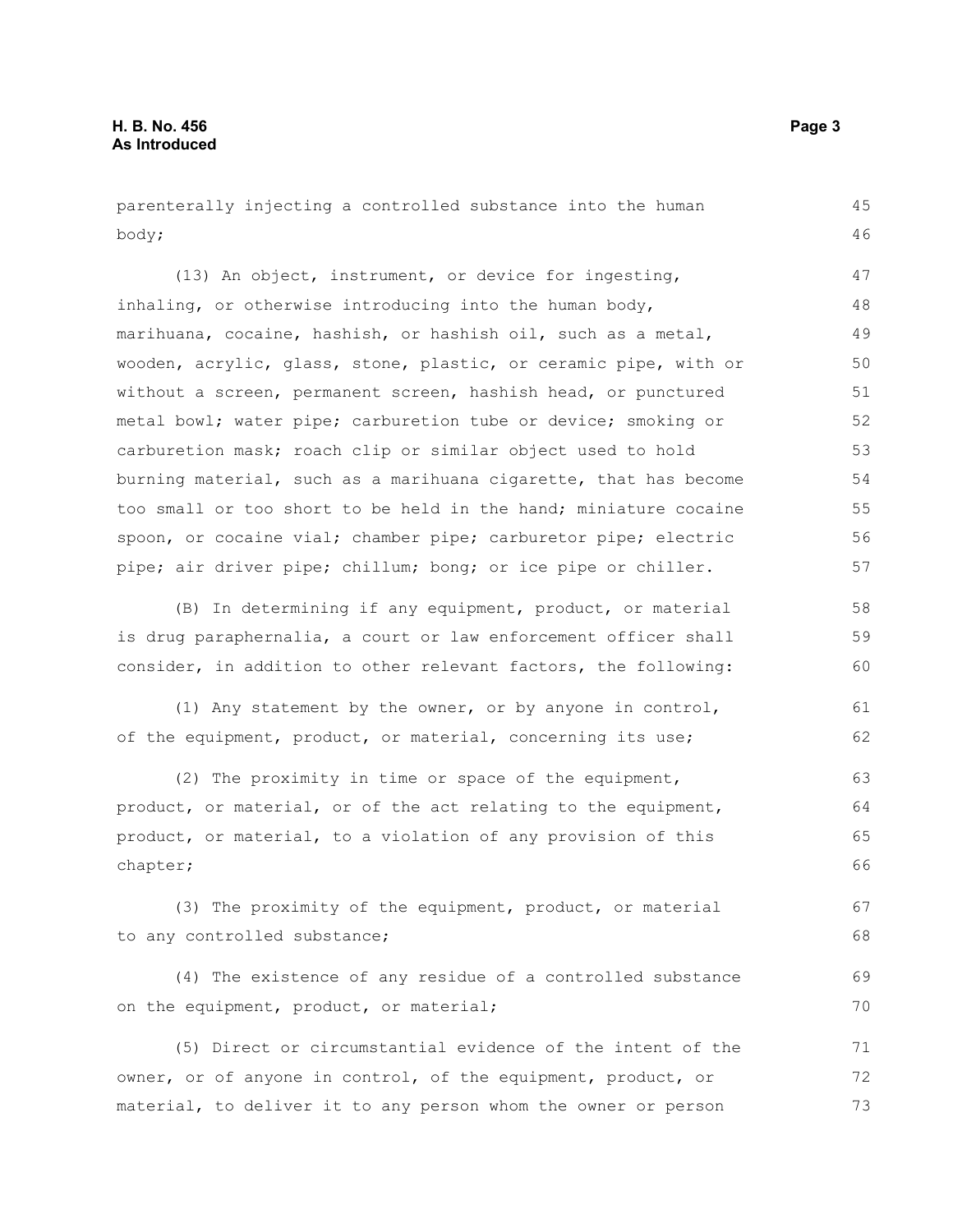in control of the equipment, product, or material knows intends to use the object to facilitate a violation of any provision of this chapter. A finding that the owner, or anyone in control, of the equipment, product, or material, is not guilty of a violation of any other provision of this chapter does not prevent a finding that the equipment, product, or material was intended or designed by the offender for use as drug paraphernalia. 74 75 76 77 78 79 80 81

(6) Any oral or written instruction provided with the equipment, product, or material concerning its use; 82 83

(7) Any descriptive material accompanying the equipment, product, or material and explaining or depicting its use; 84 85

(8) National or local advertising concerning the use of the equipment, product, or material; 86 87

(9) The manner and circumstances in which the equipment, product, or material is displayed for sale;

(10) Direct or circumstantial evidence of the ratio of the sales of the equipment, product, or material to the total sales of the business enterprise; 90 91 92

(11) The existence and scope of legitimate uses of the equipment, product, or material in the community; 93 94

(12) Expert testimony concerning the use of the equipment, product, or material. 95 96

(C)(1) Subject to division divisions (D)(2) and (3) of this section, no person shall knowingly use, or possess with purpose to use, drug paraphernalia. 97 98 99

(2) No person shall knowingly sell, or possess or manufacture with purpose to sell, drug paraphernalia, if the 100 101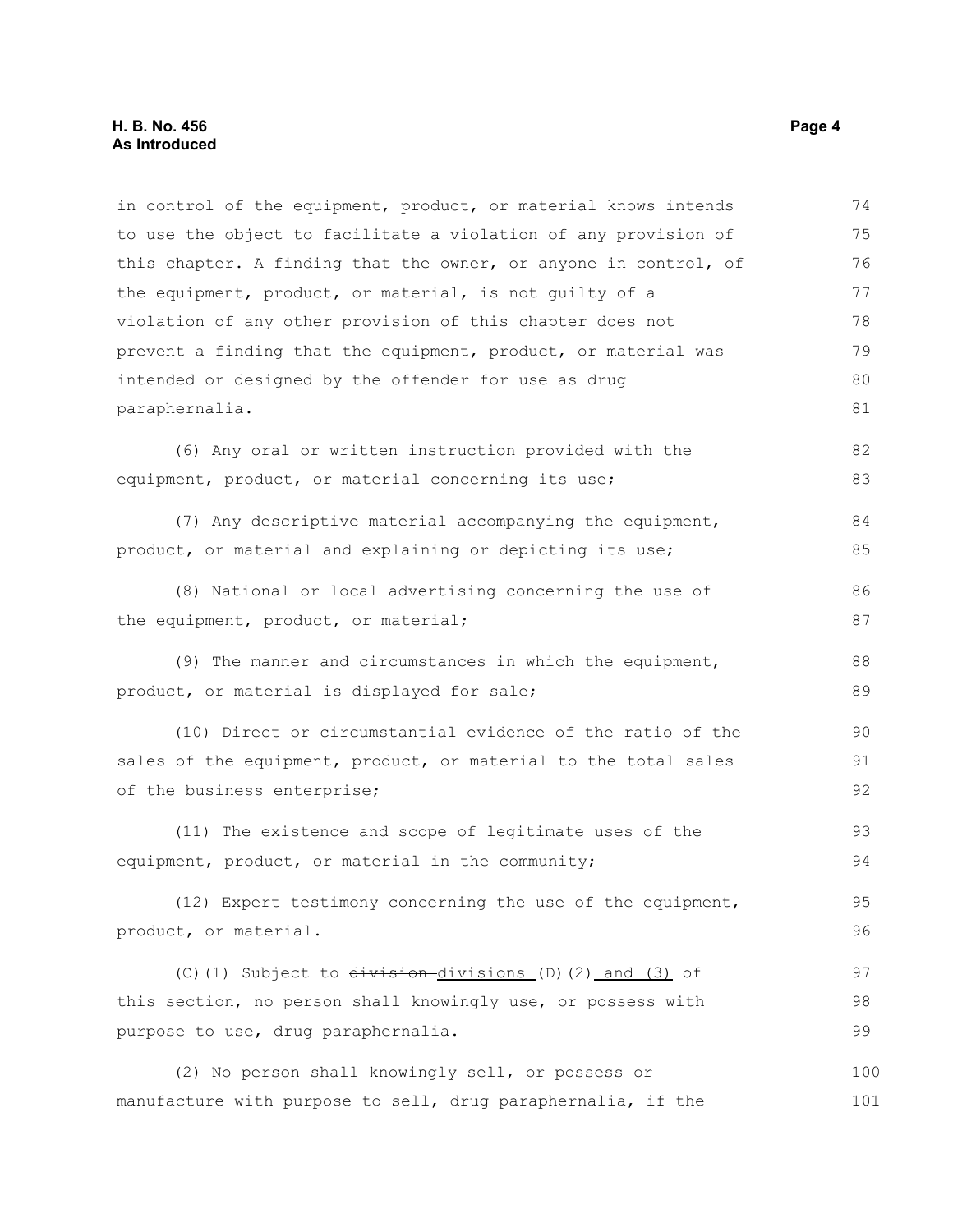person knows or reasonably should know that the equipment, product, or material will be used as drug paraphernalia. (3) No person shall place an advertisement in any newspaper, magazine, handbill, or other publication that is published and printed and circulates primarily within this state, if the person knows that the purpose of the advertisement is to promote the illegal sale in this state of the equipment, product, or material that the offender intended or designed for use as drug paraphernalia. (D)(1) This section does not apply to manufacturers, licensed health professionals authorized to prescribe drugs, pharmacists, owners of pharmacies, and other persons whose conduct is in accordance with Chapters 3719., 4715., 4723., 4729., 4730., 4731., and 4741. of the Revised Code. This section shall not be construed to prohibit the possession or use of a hypodermic as authorized by section 3719.172 of the Revised Code. (2) Division (C)(1) of this section does not apply to a person's use, or possession with purpose to use, any drug paraphernalia that is equipment, a product, or material of any kind that is used by the person, intended by the person for use, or designed for use in storing, containing, concealing, injecting, ingesting, inhaling, or otherwise introducing into the human body marihuana. (3) Division (C)(1) of this section does not apply to a person's use, or possession with purpose to use, any drug testing strips to determine the presence of fentanyl or a fentanyl-related compound. 102 103 104 105 106 107 108 109 110 111 112 113 114 115 116 117 118 119 120 121 122 123 124 125 126 127 128 129

(E) Notwithstanding Chapter 2981. of the Revised Code, any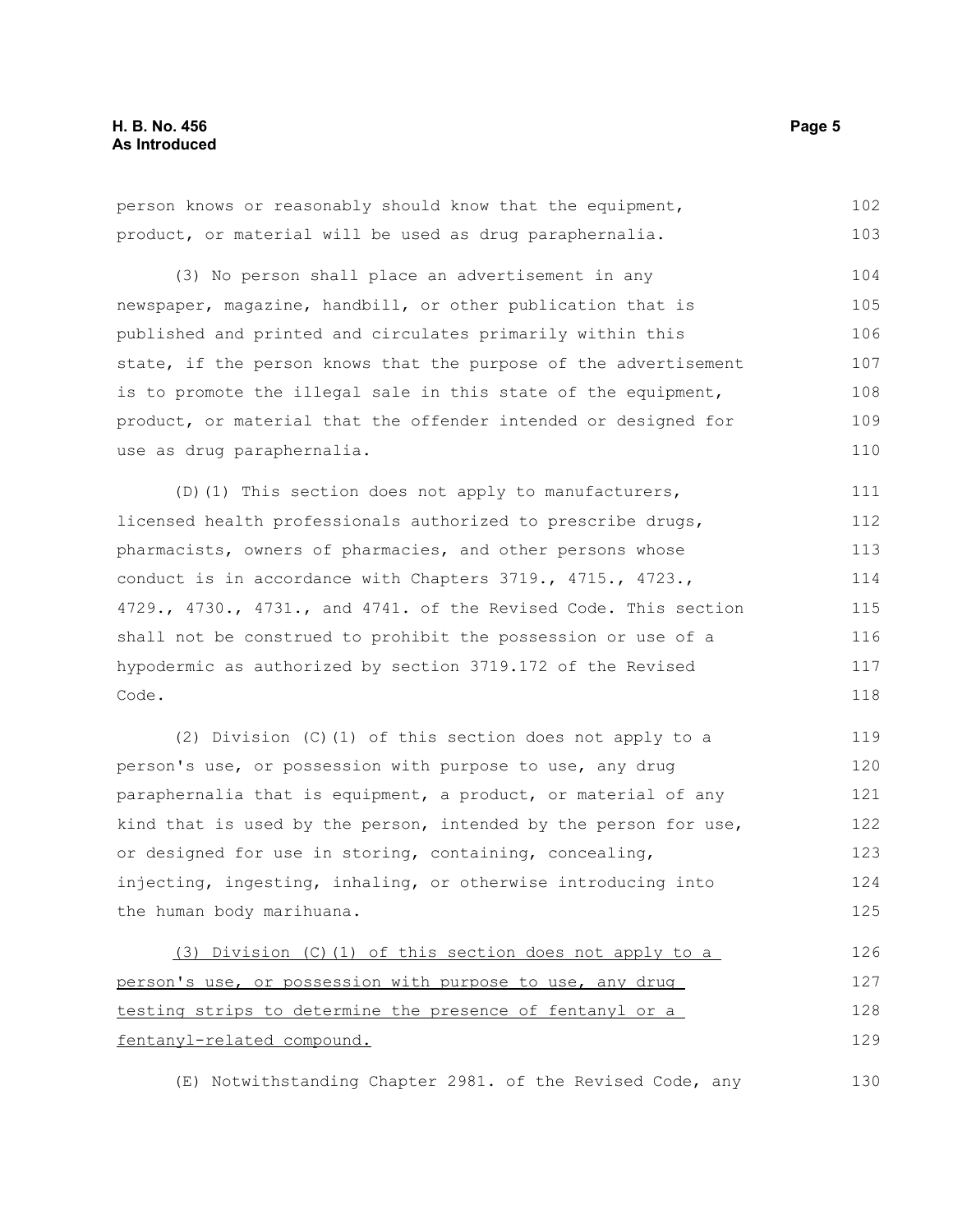#### **H. B. No. 456** Page 6 **As Introduced**

drug paraphernalia that was used, possessed, sold, or manufactured in a violation of this section shall be seized, after a conviction for that violation shall be forfeited, and upon forfeiture shall be disposed of pursuant to division (B) of section 2981.12 of the Revised Code. 131 132 133 134 135

(F)(1) Whoever violates division (C)(1) of this section is guilty of illegal use or possession of drug paraphernalia, a misdemeanor of the fourth degree.

(2) Except as provided in division (F)(3) of this section, whoever violates division (C)(2) of this section is guilty of dealing in drug paraphernalia, a misdemeanor of the second degree. 139 140 141 142

(3) Whoever violates division (C)(2) of this section by selling drug paraphernalia to a juvenile is guilty of selling drug paraphernalia to juveniles, a misdemeanor of the first degree. 143 144 145 146

(4) Whoever violates division (C)(3) of this section is guilty of illegal advertising of drug paraphernalia, a misdemeanor of the second degree. 147 148 149

(G)(1) In addition to any other sanction imposed upon an offender for a violation of this section, the court may suspend for not more than five years the offender's driver's or commercial driver's license or permit. However, if the offender pleaded guilty to or was convicted of a violation of section 4511.19 of the Revised Code or a substantially similar municipal ordinance or the law of another state or the United States arising out of the same set of circumstances as the violation, the court shall suspend the offender's driver's or commercial driver's license or permit for not more than five years. If the 150 151 152 153 154 155 156 157 158 159